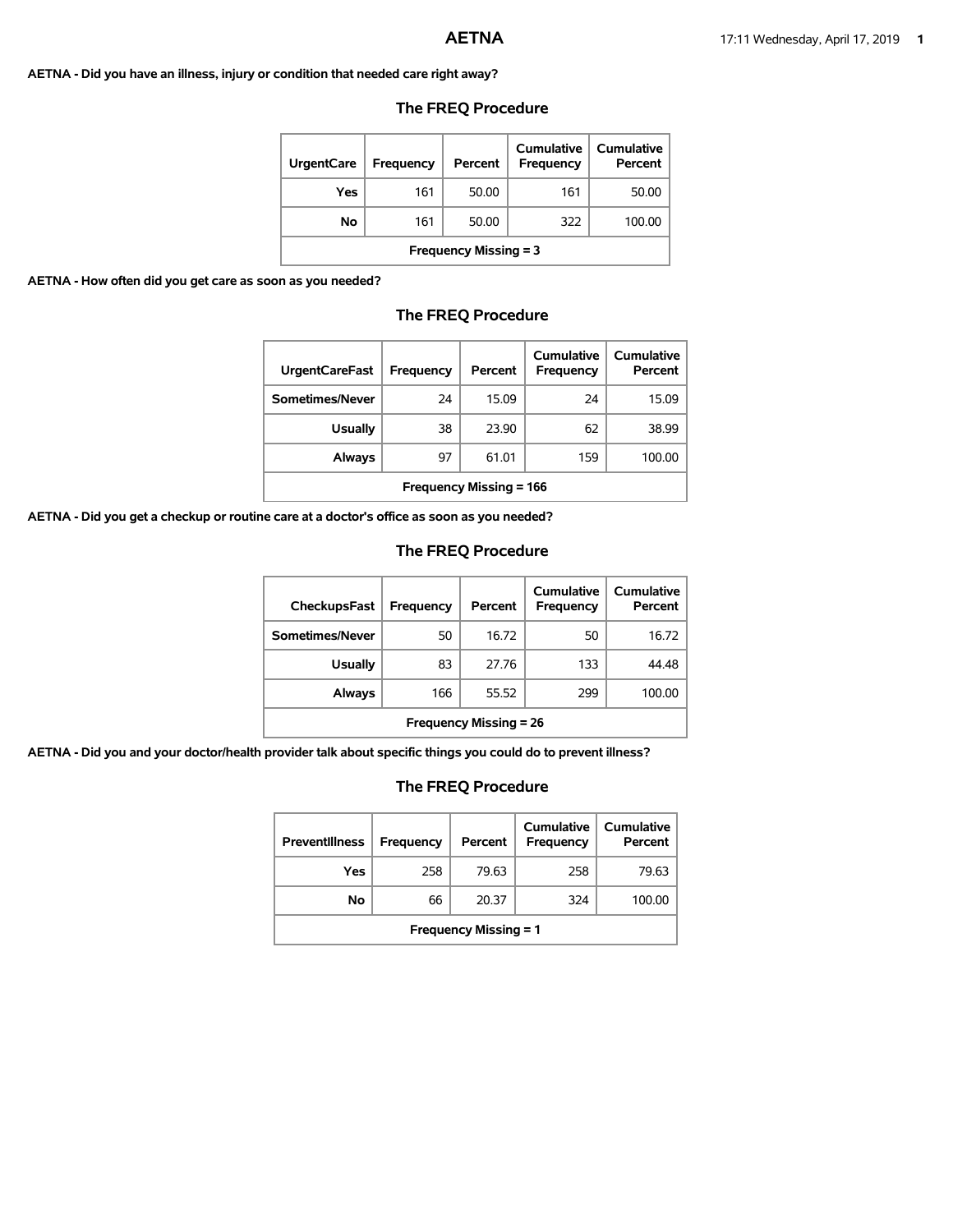**AETNA - Did you and your doctor/health provider talk about starting or stopping a medication?**

#### **The FREQ Procedure**

| <b>MedStartStop</b> | Frequency | Percent | <b>Cumulative</b><br>Frequency | <b>Cumulative</b><br>Percent |
|---------------------|-----------|---------|--------------------------------|------------------------------|
| Yes                 | 165       | 50.77   | 165                            | 50.77                        |
| No.                 | 160       | 49.23   | 325                            | 100.00                       |

**AETNA - Did you and your doctor/health provider talk about reasons you might want to take a medicine?**

#### **The FREQ Procedure**

| <b>MedDiscuss</b>             | Frequency | Percent | <b>Cumulative</b><br>Frequency | <b>Cumulative</b><br>Percent |
|-------------------------------|-----------|---------|--------------------------------|------------------------------|
| Yes                           | 152       | 93.25   | 152                            | 93.25                        |
| No                            | 11        | 6.75    | 163                            | 100.00                       |
| Evanuaria eta Minetro eta ACO |           |         |                                |                              |

**Frequency Missing = 162**

**AETNA - Did you and your doctor/health provider talk about reasons you might want to stop taking a medication?**

#### **The FREQ Procedure**

| <b>MedNoDiscuss</b>            | <b>Frequency</b> | Percent | <b>Cumulative</b><br>Frequency | Cumulative<br>Percent |
|--------------------------------|------------------|---------|--------------------------------|-----------------------|
| Yes                            | 128              | 79.01   | 128                            | 79.01                 |
| No                             | 34               | 20.99   | 162                            | 100.00                |
| <b>Frequency Missing = 163</b> |                  |         |                                |                       |

**AETNA - Did you and your doctor/health provider ask what you thought was best for you when discussing starting or stopping a medication?**

| <b>MedBestAsk</b>              | <b>Frequency</b> | Percent | Cumulative<br><b>Frequency</b> | Cumulative<br>Percent |
|--------------------------------|------------------|---------|--------------------------------|-----------------------|
| Yes                            | 135              | 83.33   | 135                            | 83.33                 |
| No                             | 27               | 16.67   | 162                            | 100.00                |
| <b>Frequency Missing = 163</b> |                  |         |                                |                       |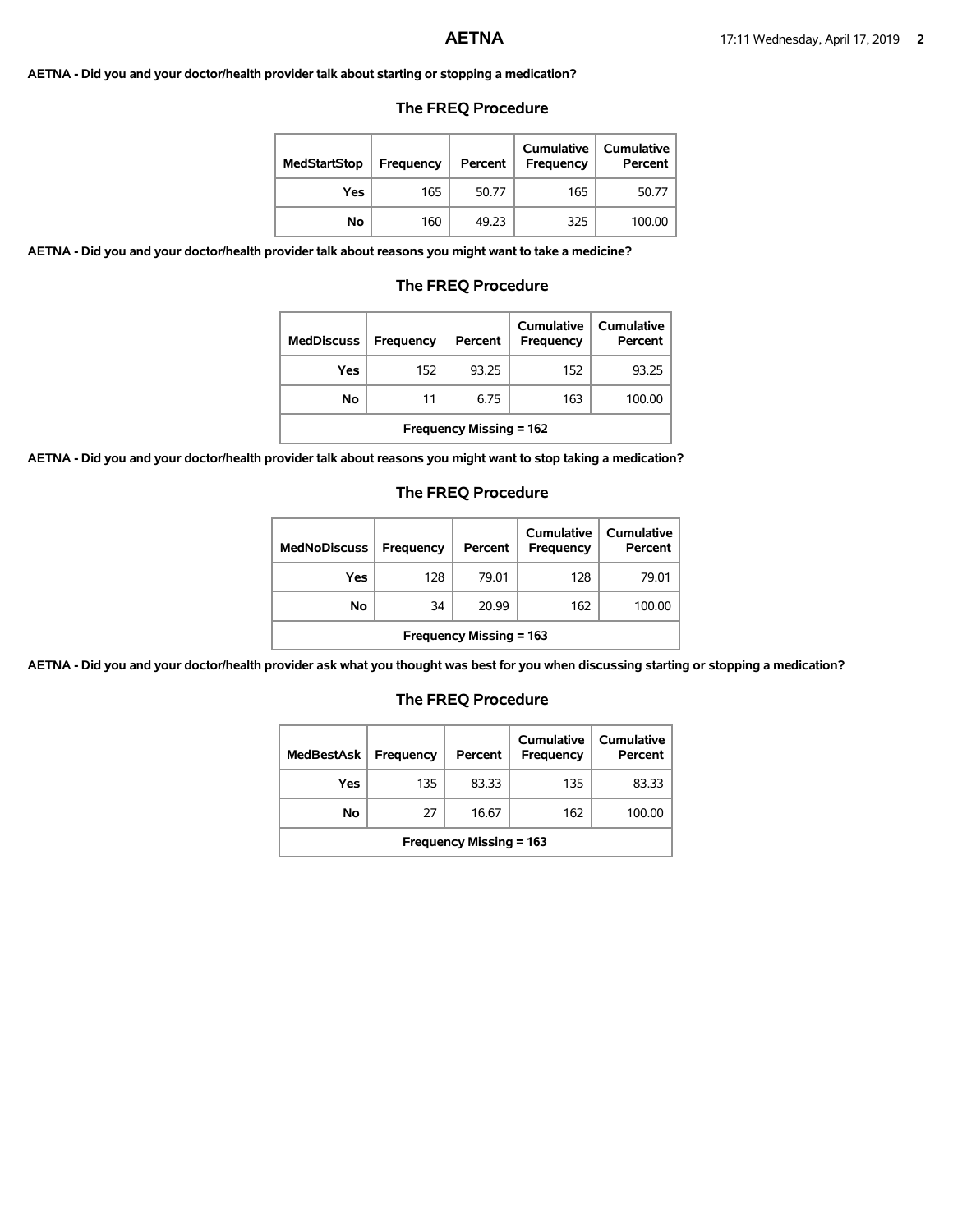**AETNA - How would you rate your health care quality in the last six months?**

| <b>CareRate</b> | Frequency | Percent | Cumulative<br>Frequency | Cumulative<br>Percent |
|-----------------|-----------|---------|-------------------------|-----------------------|
| <b>Bad</b>      | 46        | 14.15   | 46                      | 14.15                 |
| Good            | 124       | 38.15   | 170                     | 52.31                 |
| Great           | 155       | 47.69   | 325                     | 100.00                |

#### **The FREQ Procedure**

**AETNA - How often was it easy to get care, tests, or treatments you needed?**

#### **The FREQ Procedure**

| CareEasy        | Frequency | Percent | Cumulative<br><b>Frequency</b> | <b>Cumulative</b><br>Percent |
|-----------------|-----------|---------|--------------------------------|------------------------------|
| Sometimes/Never | 35        | 10.77   | 35                             | 10.77                        |
| <b>Usually</b>  | 113       | 34.77   | 148                            | 45.54                        |
| Always          | 177       | 54.46   | 325                            | 100.00                       |

**AETNA - How often did your doctor explain things in a way that was easy to understand?**

# **The FREQ Procedure**

| <b>DrUnderstand</b>           | Frequency | Percent | Cumulative<br>Frequency | Cumulative<br>Percent |
|-------------------------------|-----------|---------|-------------------------|-----------------------|
| Sometimes/Never               | 12        | 4.00    | 12                      | 4.00                  |
| <b>Usually</b>                | 74        | 24.67   | 86                      | 28.67                 |
| Always                        | 214       | 71.33   | 300                     | 100.00                |
| <b>Frequency Missing = 25</b> |           |         |                         |                       |

**AETNA - How often did your personal doctor listen to you?**

### **The FREQ Procedure**

| <b>DrListen</b>               | Frequency | Percent | Cumulative<br>Frequency | <b>Cumulative</b><br>Percent |
|-------------------------------|-----------|---------|-------------------------|------------------------------|
| Sometimes/Never               | 15        | 5.00    | 15                      | 5.00                         |
| <b>Usually</b>                | 77        | 25.67   | 92                      | 30.67                        |
| Always                        | 208       | 69.33   | 300                     | 100.00                       |
| <b>Frequency Missing = 25</b> |           |         |                         |                              |

**AETNA - How often did your personal doctor show respect for what you had to say?**

| <b>DrRespect</b>              | <b>Frequency</b> | Percent | Cumulative<br>Frequency | Cumulative<br>Percent |  |
|-------------------------------|------------------|---------|-------------------------|-----------------------|--|
| Sometimes/Never               | 11               | 3.67    | 11                      | 3.67                  |  |
| <b>Usually</b>                | 70               | 23.33   | 81                      | 27.00                 |  |
| Always                        | 219              | 73.00   | 300                     | 100.00                |  |
| <b>Frequency Missing = 25</b> |                  |         |                         |                       |  |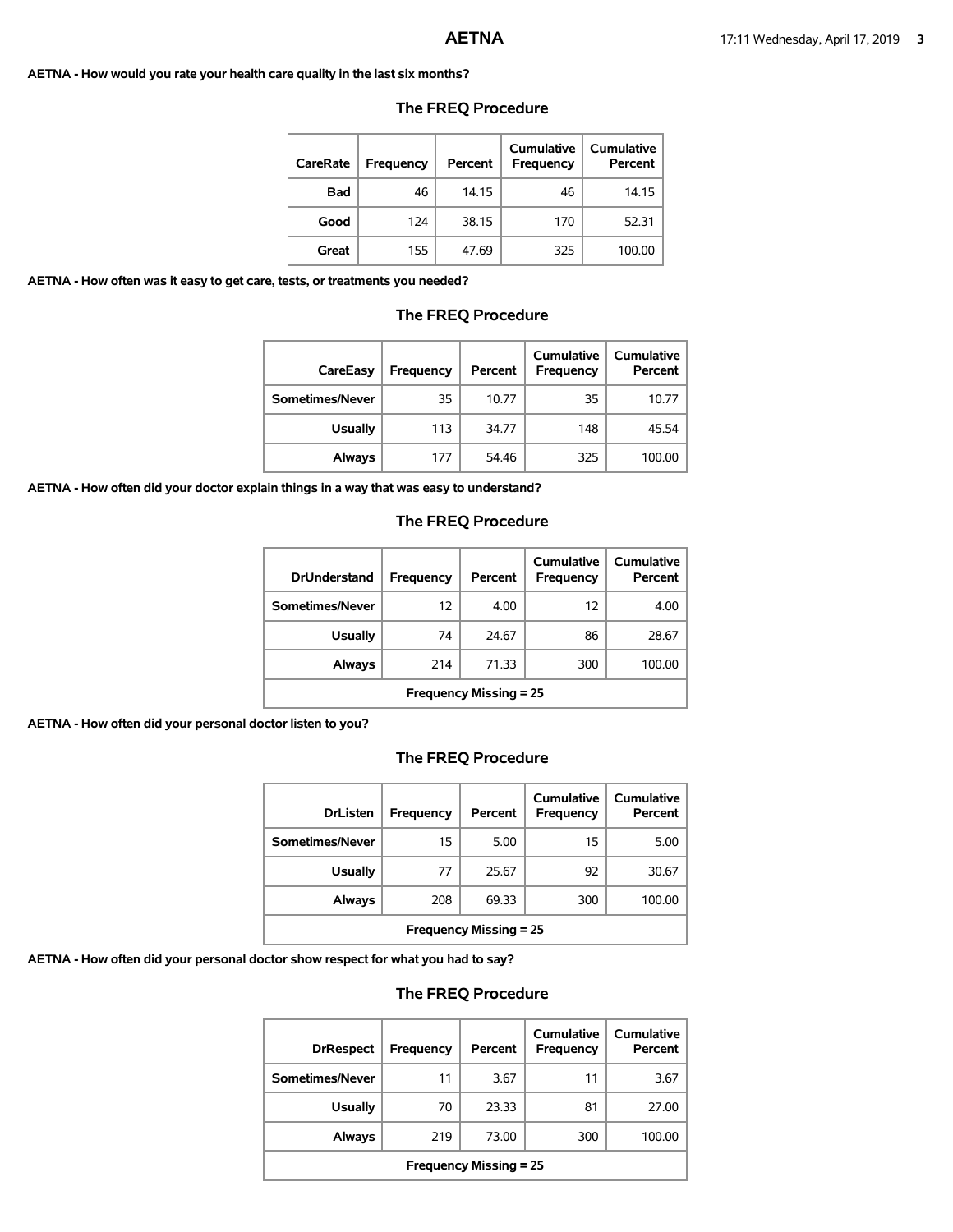#### **AETNA - How often did your personal doctor spend enough time with you?**

| <b>DrTime</b>                 | Frequency | Percent | Cumulative<br><b>Frequency</b> | Cumulative<br>Percent |  |
|-------------------------------|-----------|---------|--------------------------------|-----------------------|--|
| Sometimes/Never               | 33        | 11.00   | 33                             | 11.00                 |  |
| <b>Usually</b>                | 72        | 24.00   | 105                            | 35.00                 |  |
| Always                        | 195       | 65.00   | 300                            | 100.00                |  |
| <b>Frequency Missing = 25</b> |           |         |                                |                       |  |

#### **The FREQ Procedure**

**AETNA - In the last six months, did you get care from another doctor or health provider other than your personal doctor?**

| care from another doctor or health provider other than your personal |     |       |     |        |  |
|----------------------------------------------------------------------|-----|-------|-----|--------|--|
| <b>Frequency Missing = 25</b>                                        |     |       |     |        |  |
| Always                                                               | 195 | 65.00 | 300 | 100.00 |  |
| <b>Usually</b>                                                       | 72  | 24.00 | 105 | 35.00  |  |
| Sometimes/Never                                                      | 33  | 11.00 | 33  | 11.00  |  |
|                                                                      |     |       |     |        |  |

# **The FREQ Procedure**

| <b>CareMulti</b>              | Frequency | Percent | Cumulative<br><b>Frequency</b> | Cumulative<br>Percent |  |
|-------------------------------|-----------|---------|--------------------------------|-----------------------|--|
| Yes                           | 202       | 67.79   | 202                            | 67.79                 |  |
| No                            | 96        | 32.21   | 298                            | 100.00                |  |
| <b>Frequency Missing = 27</b> |           |         |                                |                       |  |

**AETNA - How often did your personal doctor seemed informed with care you received from other doctors or providers?**

## **The FREQ Procedure**

| <b>DrinformedMultiDr</b>       | Frequency | Percent | Cumulative<br>Frequency | Cumulative<br>Percent |  |
|--------------------------------|-----------|---------|-------------------------|-----------------------|--|
| Sometimes/Never                | 46        | 23.35   | 46                      | 23.35                 |  |
| Usually                        | 49        | 24.87   | 95                      | 48.22                 |  |
| Always                         | 102       | 51.78   | 197                     | 100.00                |  |
| <b>Frequency Missing = 128</b> |           |         |                         |                       |  |

**AETNA - How would you rate your personal doctor?**

| <b>DrRate</b>                 | <b>Frequency</b> | Percent | Cumulative<br>Frequency | Cumulative<br>Percent |  |
|-------------------------------|------------------|---------|-------------------------|-----------------------|--|
| Bad                           | 24               | 774     | 24                      | 7 74                  |  |
| Good                          | 97               | 31.29   | 121                     | 39.03                 |  |
| Great                         | 189              | 60.97   | 310                     | 100.00                |  |
| <b>Frequency Missing = 15</b> |                  |         |                         |                       |  |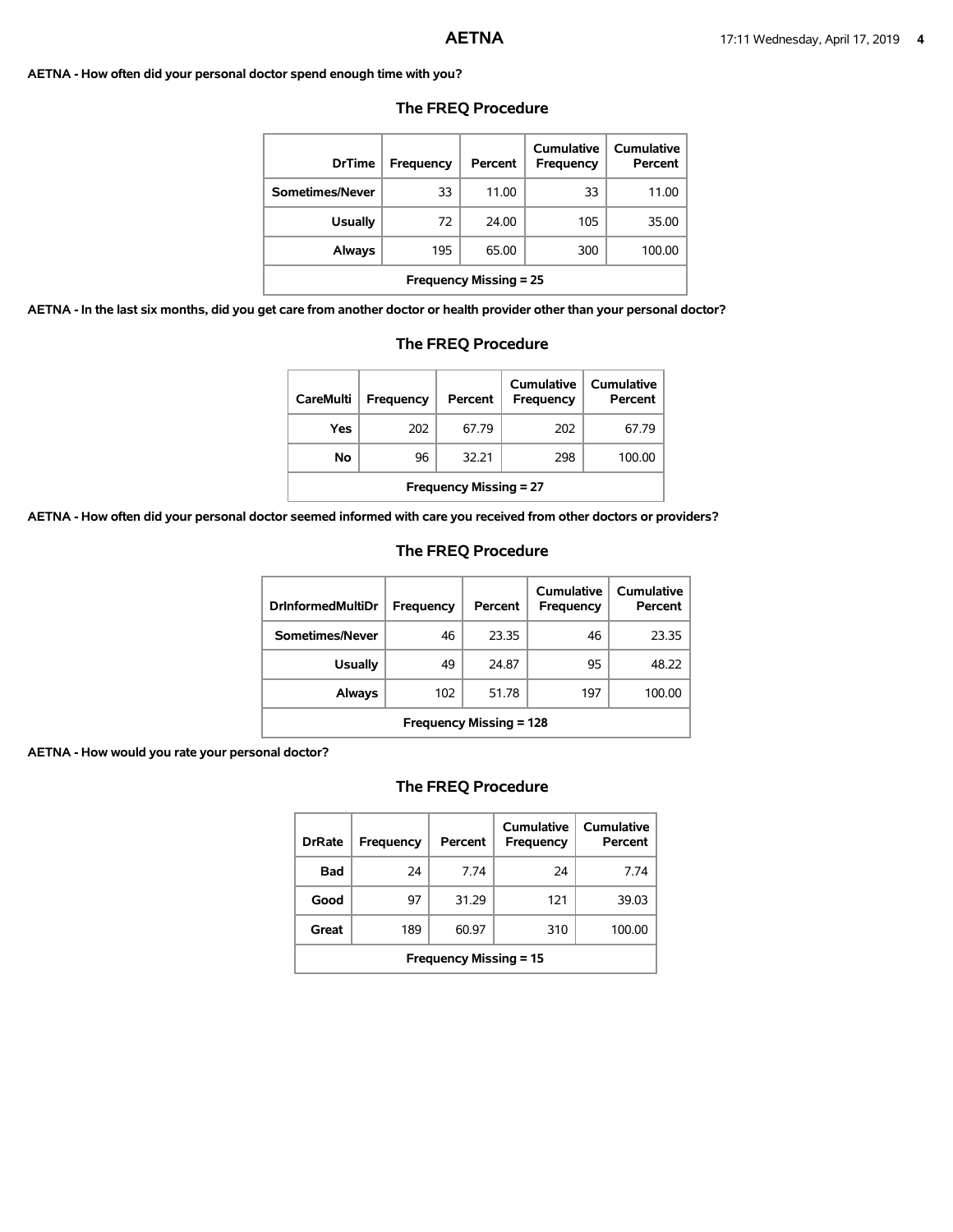#### **AETNA - Did you visit a specialist?**

| <b>Specialist</b>            | <b>Frequency</b> | Percent | Cumulative<br><b>Frequency</b> | Cumulative<br>Percent |  |
|------------------------------|------------------|---------|--------------------------------|-----------------------|--|
| Yes                          | 205              | 63.86   | 205                            | 63.86                 |  |
| No                           | 116              | 36.14   | 321                            | 100.00                |  |
| <b>Frequency Missing = 4</b> |                  |         |                                |                       |  |

# **The FREQ Procedure**

**AETNA - How often did you get an appointment with a specialist as soon as you needed?**

# **The FREQ Procedure**

| <b>SpecialistFast</b>          | Frequency | Percent | Cumulative<br>Frequency | Cumulative<br>Percent |  |
|--------------------------------|-----------|---------|-------------------------|-----------------------|--|
| Sometimes/Never                | 34        | 16.59   | 34                      | 16.59                 |  |
| <b>Usually</b>                 | 65        | 31.71   | 99                      | 48.29                 |  |
| Always                         | 106       | 51.71   | 205                     | 100.00                |  |
| <b>Frequency Missing = 120</b> |           |         |                         |                       |  |

**AETNA - How would you rate your specialist?**

# **The FREQ Procedure**

| <b>SpecialistRate</b>          | <b>Frequency</b> | Percent | Cumulative<br>Frequency | Cumulative<br>Percent |  |
|--------------------------------|------------------|---------|-------------------------|-----------------------|--|
| <b>Bad</b>                     | 26               | 12.75   | 26                      | 12.75                 |  |
| Good                           | 56               | 27.45   | 82                      | 40.20                 |  |
| Great                          | 122              | 59.80   | 204                     | 100.00                |  |
| <b>Frequency Missing = 121</b> |                  |         |                         |                       |  |

**AETNA - Did you look for info in written materials or on the internet about your plan?**

| <b>InternetLook</b>          | Frequency | Percent | Cumulative<br>Frequency | Cumulative<br>Percent |  |
|------------------------------|-----------|---------|-------------------------|-----------------------|--|
| Yes                          | 115       | 35.49   | 115                     | 35.49                 |  |
| No                           | 209       | 64.51   | 324                     | 100.00                |  |
| <b>Frequency Missing = 1</b> |           |         |                         |                       |  |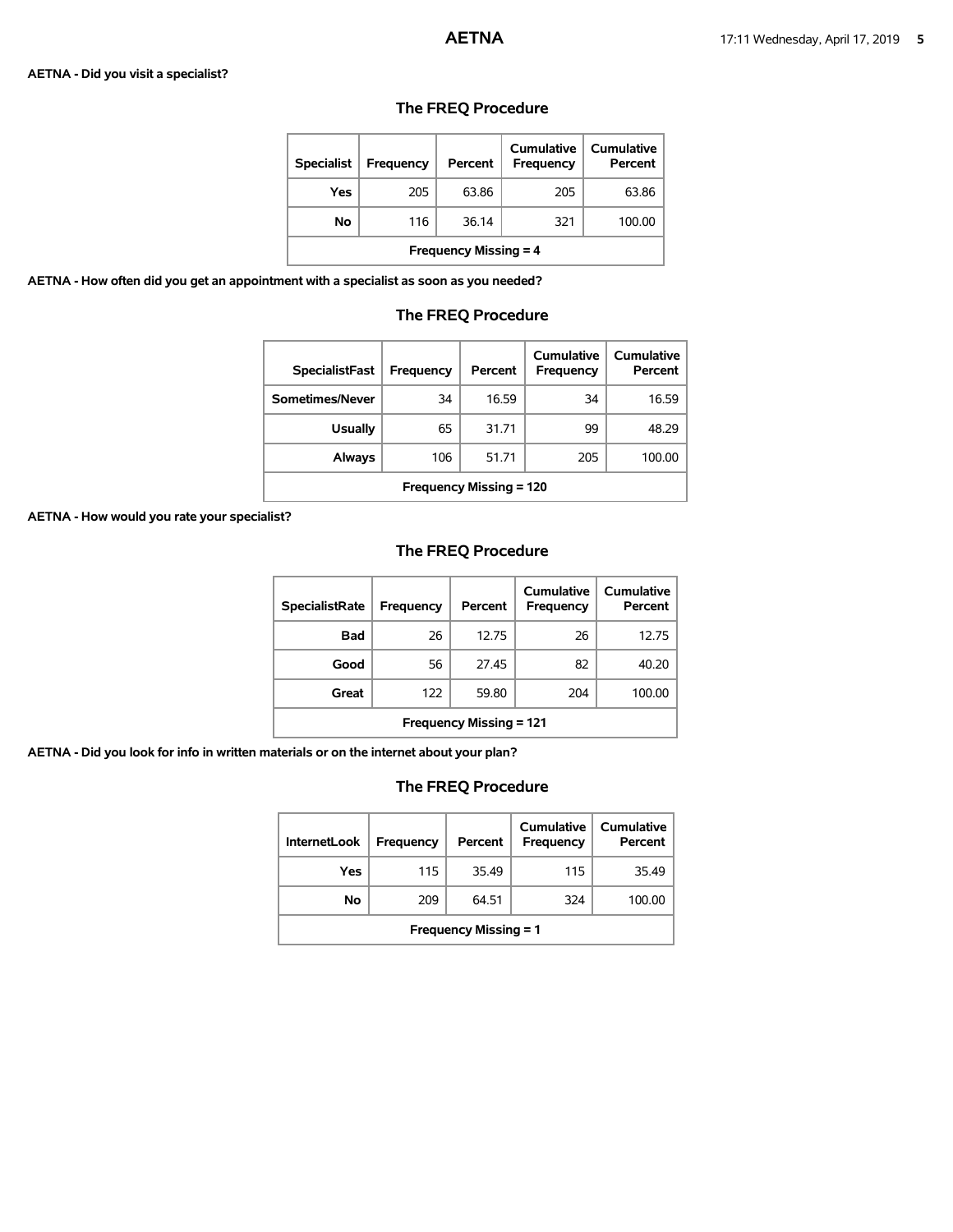#### **AETNA - How often did written materials or the internet provide info you needed regarding your health plan?**

| <b>InternetProvide</b>         | Frequency | Percent | Cumulative<br><b>Frequency</b> | Cumulative<br>Percent |  |
|--------------------------------|-----------|---------|--------------------------------|-----------------------|--|
| Sometimes/Never                | 48        | 42.11   | 48                             | 42.11                 |  |
| <b>Usually</b>                 | 51        | 44.74   | 99                             | 86.84                 |  |
| Always                         | 15        | 13.16   | 114                            | 100.00                |  |
| <b>Frequency Missing = 211</b> |           |         |                                |                       |  |

#### **The FREQ Procedure**

**AETNA - Did you look for information on how much you would have to pay for a health service or health equipment?**

| <b>Usually</b>                                                      | 51 | 44.74 | 99  | 86.84  |  |  |
|---------------------------------------------------------------------|----|-------|-----|--------|--|--|
| <b>Always</b>                                                       | 15 | 13.16 | 114 | 100.00 |  |  |
| <b>Frequency Missing = 211</b>                                      |    |       |     |        |  |  |
| w much you would have to pay for a health service or health equipme |    |       |     |        |  |  |
| <b>The FREQ Procedure</b>                                           |    |       |     |        |  |  |

| <b>CostLook</b>              | Frequency | Percent | Cumulative<br>Frequency | Cumulative<br>Percent |  |
|------------------------------|-----------|---------|-------------------------|-----------------------|--|
| Yes                          | 70        | 21.88   | 70                      | 21.88                 |  |
| Νo                           | 250       | 78.13   | 320                     | 100.00                |  |
| <b>Frequency Missing = 5</b> |           |         |                         |                       |  |

**AETNA - How often did you find information on how much you would have to pay for a health service or health equipment?**

# **CostFind Frequency Percent Cumulative Frequency Cumulative Percent Sometimes/Never** 28 40.58 28 28 40.58 **Usually** 27 39.13 55 79.71 **Always** 14 20.29 69 100.00 **Frequency Missing = 256**

**AETNA - Did you look for information on how much you would have to pay for specific prescription medicines?**

# **The FREQ Procedure**

| <b>MedLook</b>               | <b>Frequency</b> | Percent | Cumulative<br>Frequency | Cumulative<br>Percent |  |
|------------------------------|------------------|---------|-------------------------|-----------------------|--|
| Yes                          | 64               | 19.75   | 64                      | 19.75                 |  |
| Νo                           | 260              | 80.25   | 324                     | 100.00                |  |
| <b>Frequency Missing = 1</b> |                  |         |                         |                       |  |

**AETNA - How often were you able to find information on how much you would have to pay for specific prescription medicines?**

# **The FREQ Procedure**

| <b>MedFind</b>                 | <b>Frequency</b> | Percent | Cumulative<br><b>Frequency</b> | Cumulative<br>Percent |  |
|--------------------------------|------------------|---------|--------------------------------|-----------------------|--|
| Sometimes/Never                | 22               | 34.38   | 22                             | 34.38                 |  |
| <b>Usually</b>                 | 23               | 35.94   | 45                             | 70.31                 |  |
| Always                         | 19               | 29.69   | 64                             | 100.00                |  |
| <b>Frequency Missing = 261</b> |                  |         |                                |                       |  |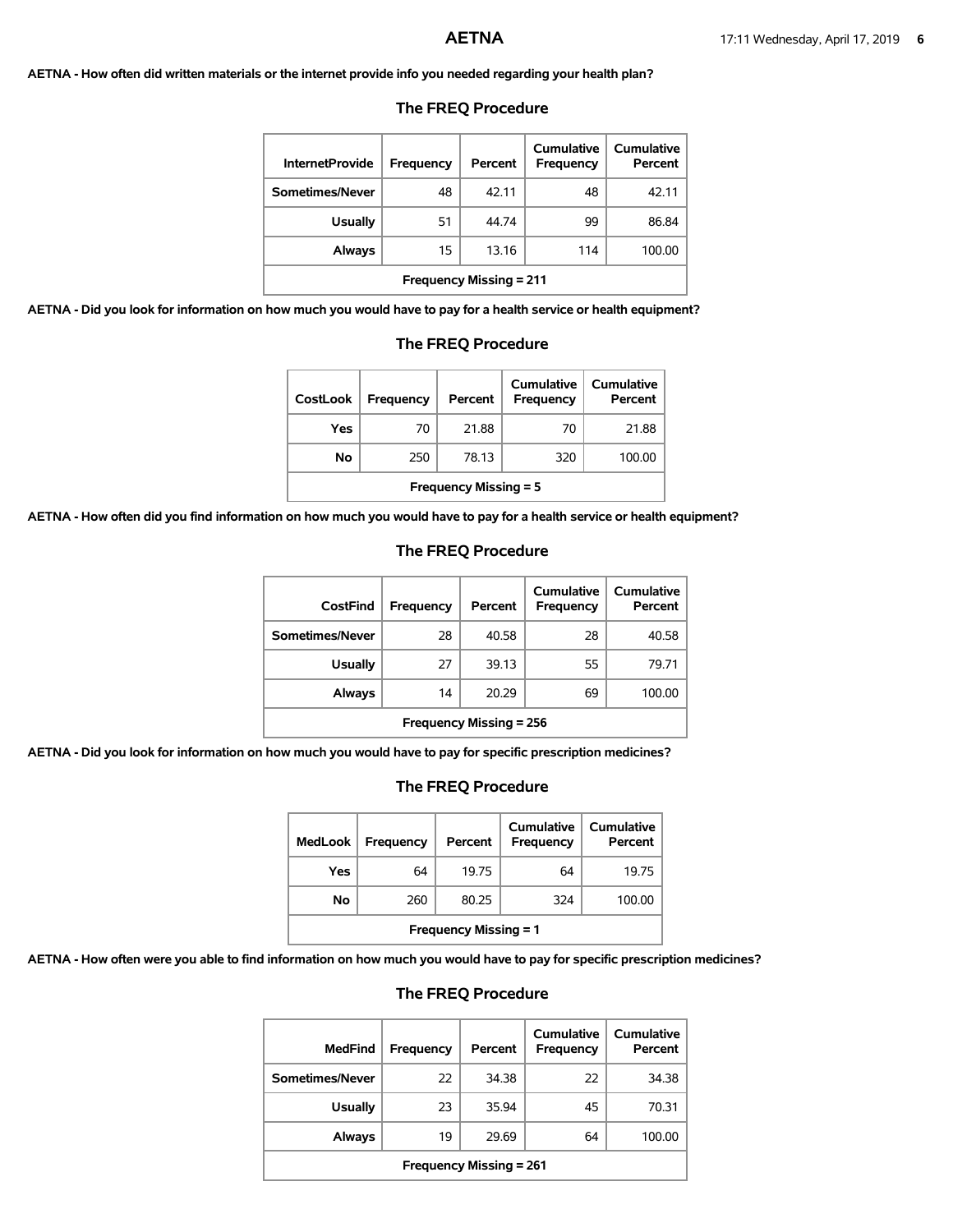**AETNA - Did you get information or help from your health plan's customer services?**

### **The FREQ Procedure**

| CS                           | <b>Frequency</b> | Percent | Cumulative<br>Frequency | Cumulative<br>Percent |  |
|------------------------------|------------------|---------|-------------------------|-----------------------|--|
| Yes                          | 134              | 41.61   | 134                     | 41.61                 |  |
| Νo                           | 188              | 58.39   | 322                     | 100.00                |  |
| <b>Frequency Missing = 3</b> |                  |         |                         |                       |  |

**AETNA - How often were you able to get information or help from your health plan's customer services?**

### **The FREQ Procedure**

| <b>CSHelp</b>                  | Frequency | Percent | Cumulative<br><b>Frequency</b> | Cumulative<br>Percent |  |
|--------------------------------|-----------|---------|--------------------------------|-----------------------|--|
| Sometimes/Never                | 37        | 27.82   | 37                             | 27.82                 |  |
| <b>Usually</b>                 | 50        | 37.59   | 87                             | 65.41                 |  |
| <b>Always</b>                  | 46        | 34.59   | 133                            | 100.00                |  |
| <b>Frequency Missing = 192</b> |           |         |                                |                       |  |

**AETNA - How often were you treated with respect and courtesy by your health plan's customer services?**

#### **The FREQ Procedure**

| <b>CSRespect</b>               | Frequency | Percent | Cumulative<br>Frequency | Cumulative<br>Percent |  |
|--------------------------------|-----------|---------|-------------------------|-----------------------|--|
| Sometimes/Never                | 19        | 14.29   | 19                      | 14.29                 |  |
| <b>Usually</b>                 | 34        | 25.56   | 53                      | 39.85                 |  |
| Always                         | 80        | 60.15   | 133                     | 100.00                |  |
| <b>Frequency Missing = 192</b> |           |         |                         |                       |  |

**AETNA - Did you have to fill out any forms with your health plan?**

| <b>Forms</b>                 | Frequency | Percent | Cumulative<br>Frequency | Cumulative<br>Percent |
|------------------------------|-----------|---------|-------------------------|-----------------------|
| Yes                          | 96        | 30.19   | 96                      | 30.19                 |
| No                           | 222       | 69.81   | 318                     | 100.00                |
| <b>Frequency Missing = 7</b> |           |         |                         |                       |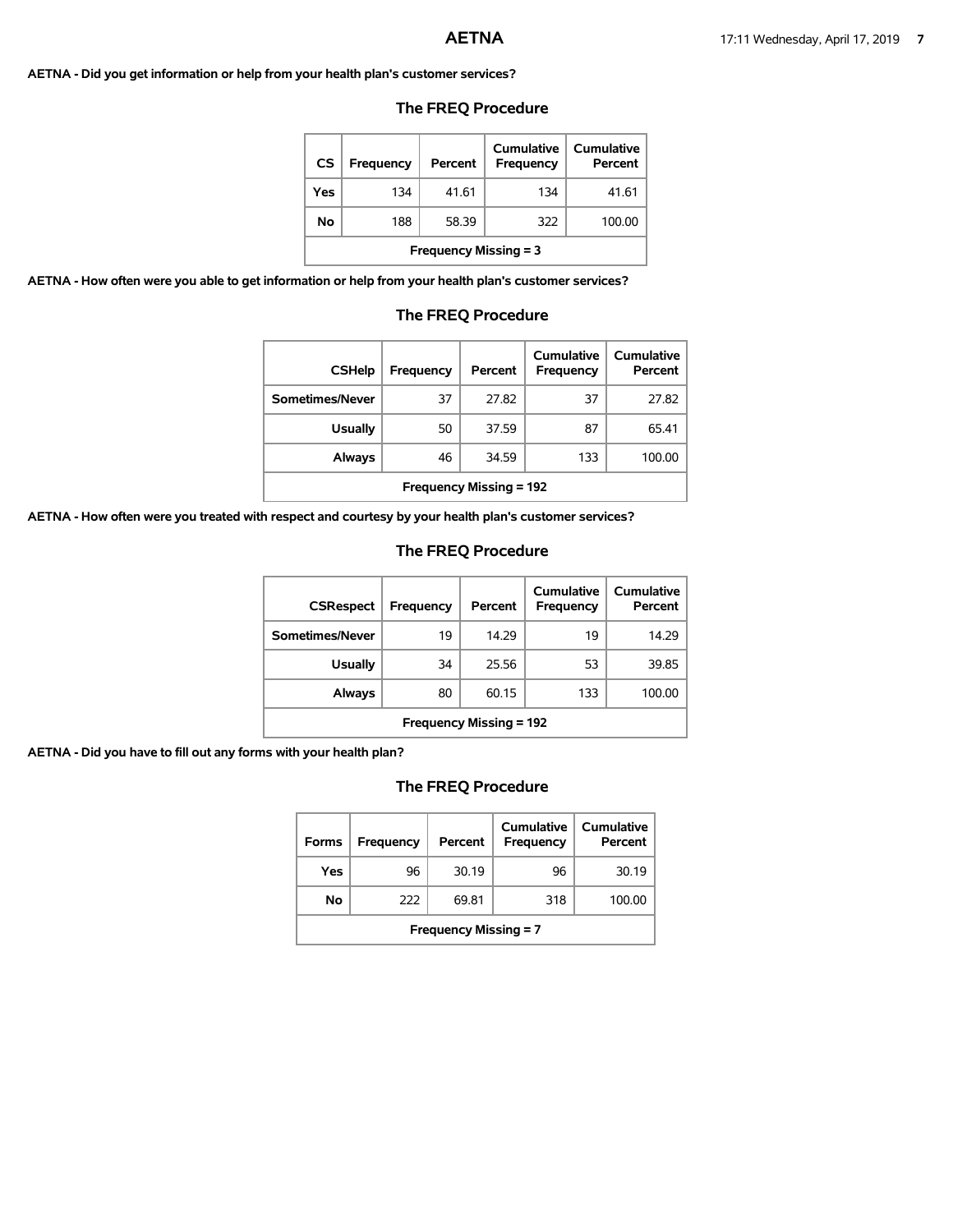#### **AETNA - How often were forms from your health plan easy to fill out?**

| <b>FormsEasy</b>               | Frequency | Percent | Cumulative<br><b>Frequency</b> | <b>Cumulative</b><br>Percent |
|--------------------------------|-----------|---------|--------------------------------|------------------------------|
| Sometimes/Never                | 23        | 23.96   | 23                             | 23.96                        |
| <b>Usually</b>                 | 47        | 48.96   | 70                             | 72.92                        |
| Always                         | 26        | 27.08   | 96                             | 100.00                       |
| <b>Frequency Missing = 229</b> |           |         |                                |                              |

# **The FREQ Procedure**

#### **AETNA - Did you file any claims for care to your health plan?**

# **The FREQ Procedure**

| ClaimsSend                    | <b>Frequency</b> | Percent | <b>Cumulative</b><br>Frequency | Cumulative<br>Percent |  |
|-------------------------------|------------------|---------|--------------------------------|-----------------------|--|
| Yes                           | 177              | 67.56   | 177                            | 67.56                 |  |
| No                            | 85               | 32.44   | 262                            | 100.00                |  |
| <b>Frequency Missing = 63</b> |                  |         |                                |                       |  |

**AETNA - How often were claims for care to your health plan handled quicly?**

# **The FREQ Procedure**

| <b>ClaimsQuick</b>             | Frequency | Percent | Cumulative<br>Frequency | Cumulative<br>Percent |  |
|--------------------------------|-----------|---------|-------------------------|-----------------------|--|
| Sometimes/Never                | 25        | 17.61   | 25                      | 17.61                 |  |
| <b>Usually</b>                 | 69        | 48.59   | 94                      | 66.20                 |  |
| Always                         | 48        | 33.80   | 142                     | 100.00                |  |
| <b>Frequency Missing = 183</b> |           |         |                         |                       |  |

**AETNA - How often were claims for care to your health plan handled correctly?**

| <b>ClaimsCorrect</b>           | Frequency | Percent | Cumulative<br>Frequency | Cumulative<br>Percent |  |
|--------------------------------|-----------|---------|-------------------------|-----------------------|--|
| Sometimes/Never                | 25        | 17.48   | 25                      | 17.48                 |  |
| <b>Usually</b>                 | 67        | 46.85   | 92                      | 64.34                 |  |
| Always                         | 51        | 35.66   | 143                     | 100.00                |  |
| <b>Frequency Missing = 182</b> |           |         |                         |                       |  |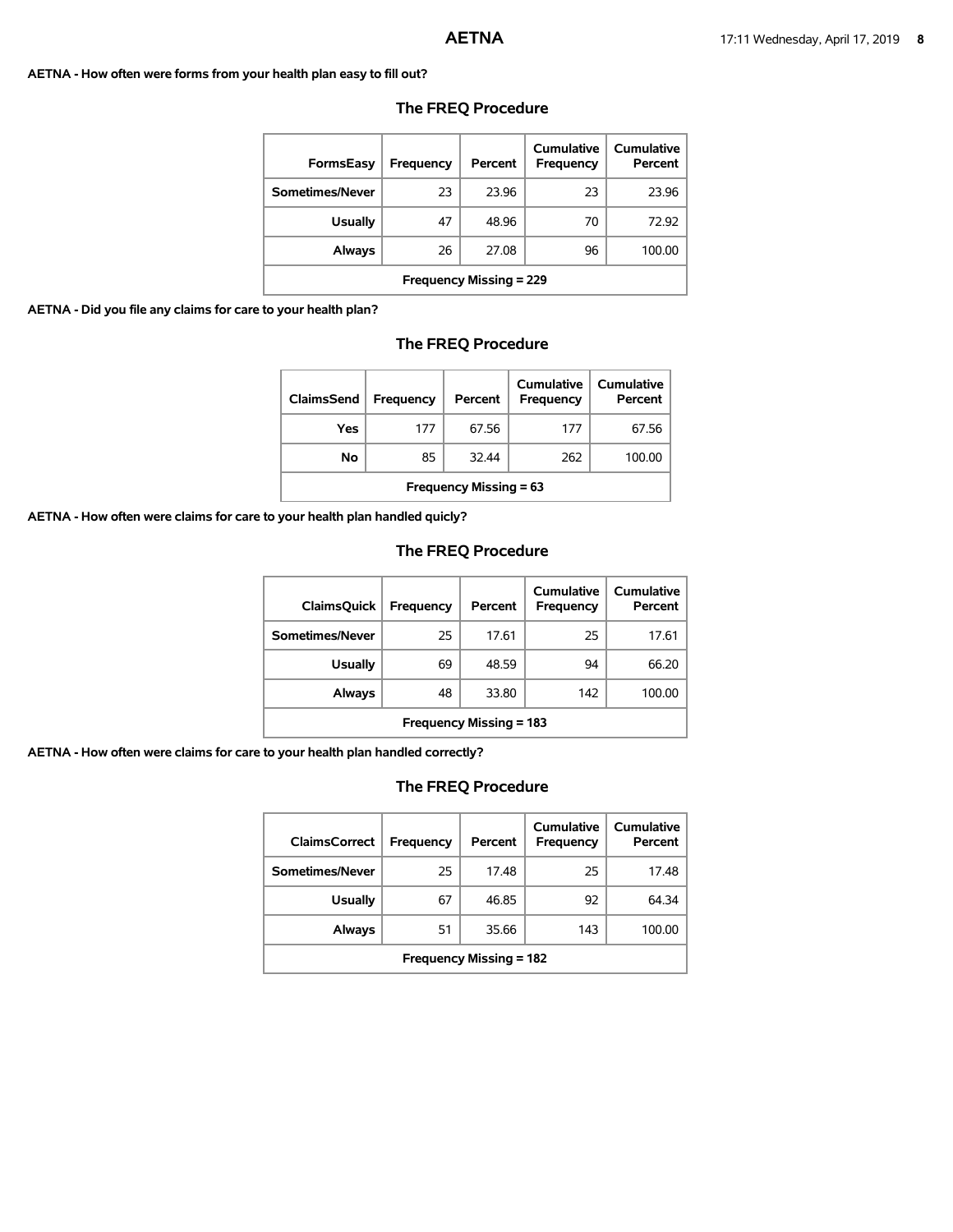#### **AETNA - How would you rate your health plan?**

| <b>PlanRate</b>              | Frequency | Percent | Cumulative<br>Frequency | Cumulative<br>Percent |
|------------------------------|-----------|---------|-------------------------|-----------------------|
| Bad                          | 101       | 31.17   | 101                     | 31.17                 |
| Good                         | 133       | 41.05   | 234                     | 72.22                 |
| Great                        | 90        | 27.78   | 324                     | 100.00                |
| <b>Frequency Missing = 1</b> |           |         |                         |                       |

# **The FREQ Procedure**

**AETNA - In general, how woul you rate your overall health?**

| <b>OverallHealthRate</b>      | Frequency | Percent | Cumulative<br>Frequency | <b>Cumulative</b><br>Percent |
|-------------------------------|-----------|---------|-------------------------|------------------------------|
| <b>Excellent</b>              | 37        | 11.38   | 37                      | 11.38                        |
| <b>Very Good</b>              | 124       | 38.15   | 161                     | 49.54                        |
| Good                          | 135       | 41.54   | 296                     | 91.08                        |
| Fair                          | 23        | 7.08    | 319                     | 98.15                        |
| Poor                          | 2         | 0.62    | 321                     | 98.77                        |
| <b>Unknown/Did Not Answer</b> | 4         | 1.23    | 325                     | 100.00                       |

### **The FREQ Procedure**

**AETNA - In general, how woul you rate your overall mental or emotional health?**

#### **The FREQ Procedure**

| <b>MentalHealthRate</b>       | Frequency | Percent | Cumulative<br>Frequency | Cumulative<br>Percent |
|-------------------------------|-----------|---------|-------------------------|-----------------------|
| <b>Excellent</b>              | 100       | 30.77   | 100                     | 30.77                 |
| <b>Very Good</b>              | 118       | 36.31   | 218                     | 67.08                 |
| Good                          | 85        | 26.15   | 303                     | 93.23                 |
| Fair                          | 18        | 5.54    | 321                     | 98.77                 |
| Poor                          | 1         | 0.31    | 322                     | 99.08                 |
| <b>Unknown/Did Not Answer</b> | 3         | 0.92    | 325                     | 100.00                |

**AETNA - Do you now smoke cigarettes or use tobacco every day, some days, or not at all?**

# **The FREQ Procedure**

| Smoke                          | <b>Frequency</b> | Percent | Cumulative<br>Frequency | Cumulative<br>Percent |  |
|--------------------------------|------------------|---------|-------------------------|-----------------------|--|
| Yes                            | 20               | 55.56   | 20                      | 55.56                 |  |
| No                             | 16               | 44.44   | 36                      | 100.00                |  |
| <b>Frequency Missing = 289</b> |                  |         |                         |                       |  |

**AETNA - How often were you advised to quit smoking or using tobacco by your doctor/health provider?**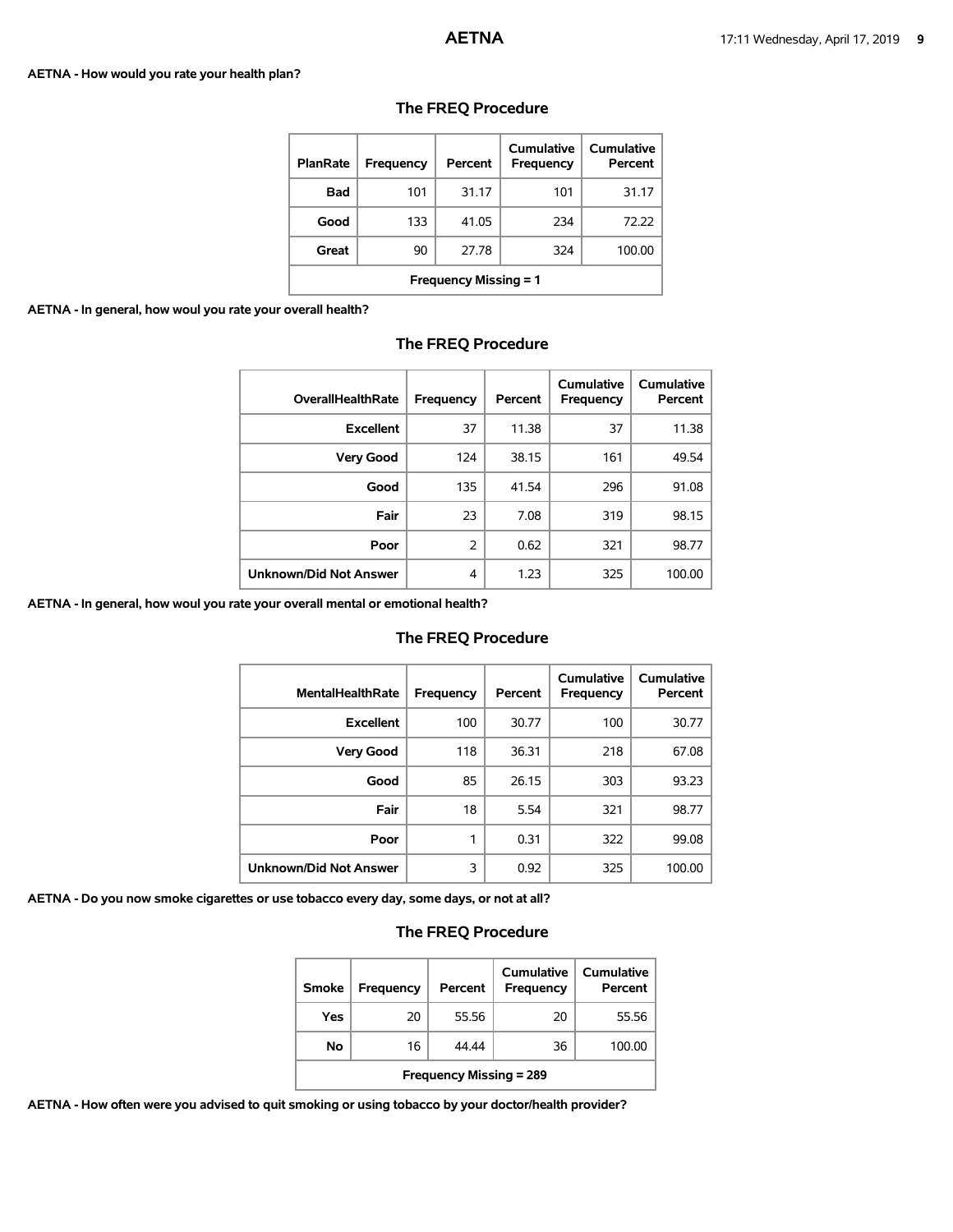| <b>SmokeAdvice</b>             | <b>Frequency</b> | Percent | Cumulative<br><b>Frequency</b> | Cumulative<br>Percent |  |
|--------------------------------|------------------|---------|--------------------------------|-----------------------|--|
| Sometimes/Never                | 14               | 41.18   | 14                             | 41.18                 |  |
| <b>Usually</b>                 | 11               | 32.35   | 25                             | 73.53                 |  |
| Always                         | 9                | 26.47   | 34                             | 100.00                |  |
| <b>Frequency Missing = 291</b> |                  |         |                                |                       |  |

#### **The FREQ Procedure**

**AETNA - How often was medication recommended to help quit smoking/tobacco products by your doctor/health provider?**

| <b>SmokeMedicine</b>           | Frequency | Percent | Cumulative<br>Frequency | Cumulative<br>Percent |  |
|--------------------------------|-----------|---------|-------------------------|-----------------------|--|
| Sometimes/Never                | 28        | 80.00   | 28                      | 80.00                 |  |
| <b>Usually</b>                 | 5         | 14.29   | 33                      | 94.29                 |  |
| Always                         | 2         | 5.71    | 35                      | 100.00                |  |
| <b>Frequency Missing = 290</b> |           |         |                         |                       |  |

## **The FREQ Procedure**

**AETNA - How often were methods or strategies (other than medication) discussed or provided to help quit smoking/tobacco products by your doctor/health provider?**

#### **The FREQ Procedure**

| <b>SmokeStrategies</b>         | Frequency | Percent | Cumulative<br>Frequency | Cumulative<br>Percent |  |
|--------------------------------|-----------|---------|-------------------------|-----------------------|--|
| Sometimes/Never                | 29        | 82.86   | 29                      | 82.86                 |  |
| <b>Usually</b>                 | 5         | 14.29   | 34                      | 97.14                 |  |
| Always                         |           | 2.86    | 35                      | 100.00                |  |
| <b>Frequency Missing = 290</b> |           |         |                         |                       |  |

**AETNA - Did you receive health care 3 or more times for the same condition or problem?**

#### **The FREQ Procedure**

| <b>RptCare</b>               | Frequency | Percent | Cumulative<br>Frequency | Cumulative<br>Percent |  |
|------------------------------|-----------|---------|-------------------------|-----------------------|--|
| Yes                          | 121       | 37.46   | 121                     | 37.46                 |  |
| No                           | 202       | 62.54   | 323                     | 100.00                |  |
| <b>Frequency Missing = 2</b> |           |         |                         |                       |  |

**AETNA - Did this condition last longer than 3 months (not including pregnancy or menopause)?**

#### **The FREQ Procedure**

| <b>RptCareMonths</b>           | Frequency | Percent | Cumulative<br>Frequency | Cumulative<br>Percent |  |
|--------------------------------|-----------|---------|-------------------------|-----------------------|--|
| Yes                            | 99        | 85.34   | 99                      | 85.34                 |  |
| No                             | 17        | 14.66   | 116                     | 100.00                |  |
| <b>Frequency Missing = 209</b> |           |         |                         |                       |  |

**AETNA - Do you now need to take medicine prescribed by a doctor (not including birth control)?**